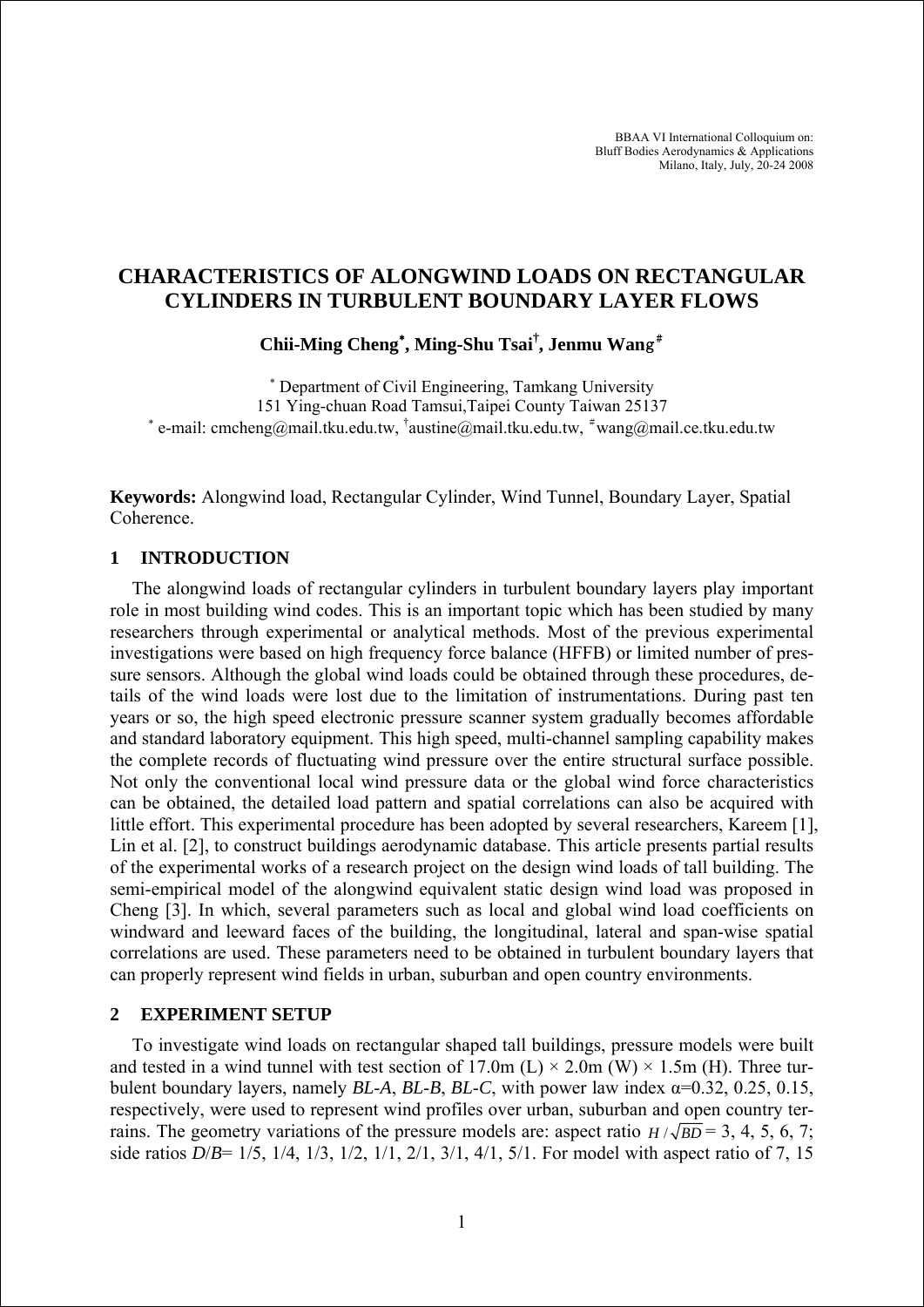levels, 380 pressure taps were installed along the model height; and 9 levels, 230 pressure taps for pressure model with aspect ratio 3. The sampling rate was 200Hz and the sample length was 287 seconds. Besides the conventional mean and RMS base drag force coefficients  $C_p$  and  $C_p$ , the windward and leeward drag coefficients,  $C_{Dw}$ ,  $C_{Dl}$  and  $C_{Dw}$ ,  $C_{Dl}$  are calculated, in which,  $C_D = C_{Dw} + C_{Dl}$ . All force coefficients are normalized with respect to model breadth,  $q_H BH$ . The reduced base drag spectra were normalized with respect to  $(q_H BH^2)^2$ . All testing cases were repeated to evaluate the error percentage of wind tunnel measurements.

#### **3 RESULTS AND DISCUSSIONS**

#### **3.1 Effects of model geometry on wind loads**

Shown in Figure 1 are the mean base drag coefficients of building with various aspect ratio and cross-sectional side ratio in open country flow field, *BL-C*. The windward face drag,  $C_{Dw}$ , increases with aspect ratio for all side ratio cases but remains almost invariant with respect to side ratio. For side ratio  $D/B<0.5$ , The drag on the leeward side,  $C_{Dl}$ , decreases slightly with increase of side ratio, then increases with side ratio afterwards. This side ratio effect can be attributed to the relative location of wake vortices to the leeward face and degree of reattach-







Fig.2 Variation of along-wind base moment spectra with side ratio ( $H / \sqrt{BD} = 7$ , Open country).

ment.  $C_{Dl}$  decreases with increase of aspect ratio due to lower turbulence intensities for model with higher aspect ratio. As the result, the mean base drag coefficient,  $C<sub>D</sub>$ , shows an opposite trend with *C<sub>Dl</sub>*, i.e., for small side ratio models, when  $D/B<0.5$ ,  $C_D$  increases slightly with increase of side ratio, then decreases with side ratio afterwards. Incident turbulence tends to weaken the wake structure and causes higher leeward pressure and lower drag, therefore, lower drag for lower aspect ratio.

The effect of side ratio on reduced drag spectra in open country flow field is shown



Fig.3 Variation of along-wind base moment spectra with aspect ratio (D/B=1, Open country).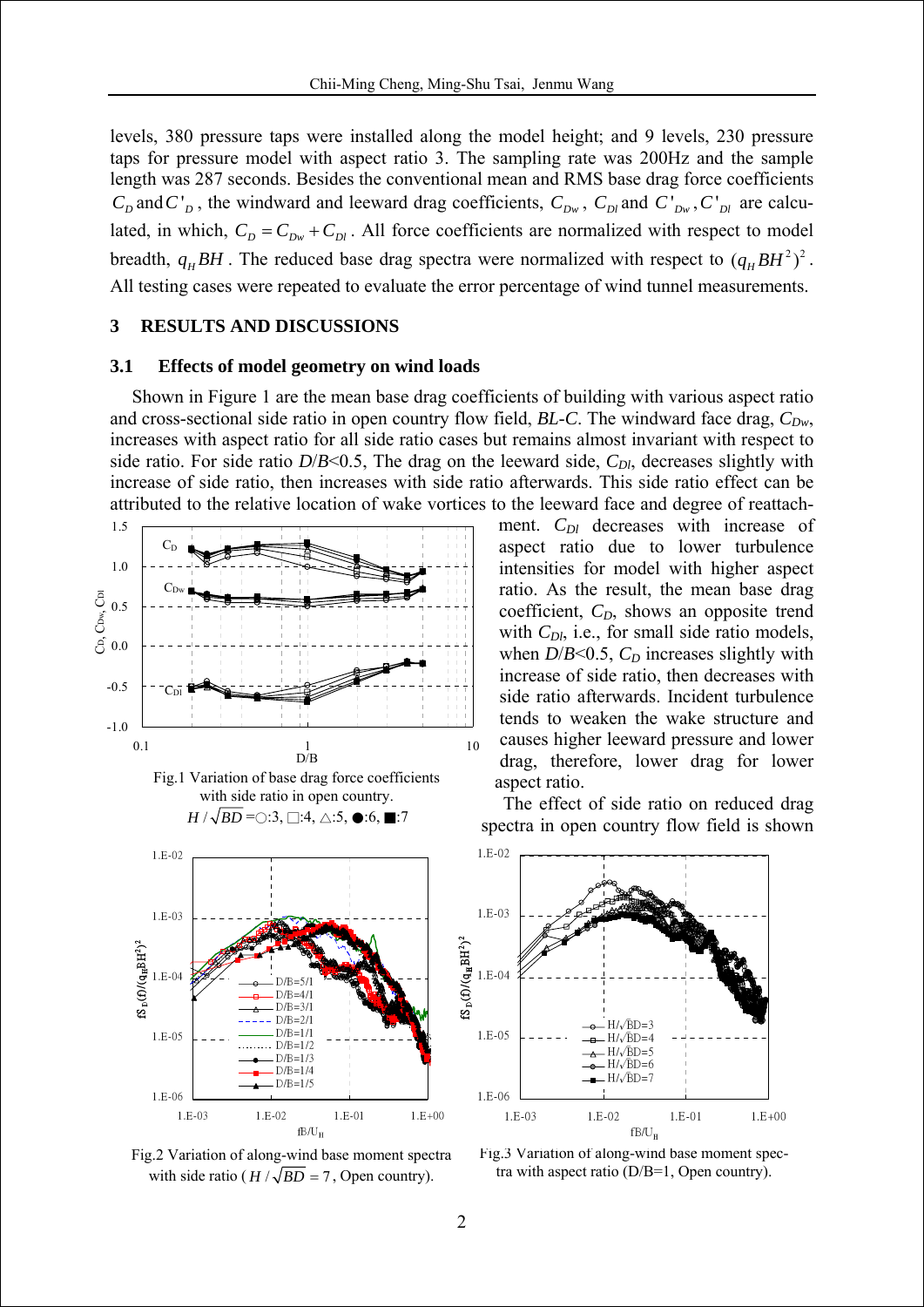in Figure 2. The drag spectra of various side ratios were clearly in two groups. For models with side ratio greater than 1.0, the drag spectra have significantly lower energy contents in the high frequency region and a secondary peak near  $fB/U_H=0.1~0.2$ , which is likely caused by the reattachment phenomenon. Similar result can be found in the case of urban and suburban flow fields. The drag spectrum of square shape, *D*/*B*=1.0, exhibits spectral peak at twice of the Strouhal frequency. Shown in Figure 3 are the reduced drag spectra of square shaped models with different aspect ratio in open country flow field. As the aspect ratio increasing, building model extended into higher elevation and lower turbulence intensity area, the spectral energy contents decrease noticeably, especially in the low frequency region. The drag spectrum of model with aspect ratio of 7 exhibits a clear spectral peak at twice of the Strouhal frequency.

## **3.2 Effects of boundary layer on wind loads**

Shown in Figure 4 are the drag coefficients of building models in different boundary layer flows. The flow field condition does not have definite trend of influence on drag force for



building with side ratio  $D/B \le 0.5$ . However, for  $D/B \ge 1.0$ , urban flow field has the lowest absolute value of drag on both windward and leeward faces. Open country flow field exhibits slightly higher drag than suburban flow field. The most significant effect of flow field occurs at *B*/*D*=1.0. Shown in figure 5 are the reduced drag spectra of square shaped model with aspect ratio of 7 in different flow fields. There exists significant difference of spectral energy, especially in the energy contain region, among three different boundary layers. The fluctuating drag basically reflects the turbulence level of each flow field. A spectral peak at twice of the Strouhal frequency can be observed in the case of open terrain flow field; whereas it disappears completely in the urban terrain flow field.

## **3.3 Characteristics of spatial coherence of wind loads**

Spatial coherences are important functions in the derivation of semi-empirical design wind load model. Shown in Figure 6(a)-6(c) are the coherence functions of the local wind loads on building model with aspect ratio of 6, side ratio of 1, in suburban flow field. In which,  $R_7(\Delta z)$ , *f*),  $R_x(\Delta x, f)$  are the span-wise and lateral coherence functions, and  $N(f)$  is the coherence between windward and leeward drag. Wind load coherences at 2/3 of model height, instead of